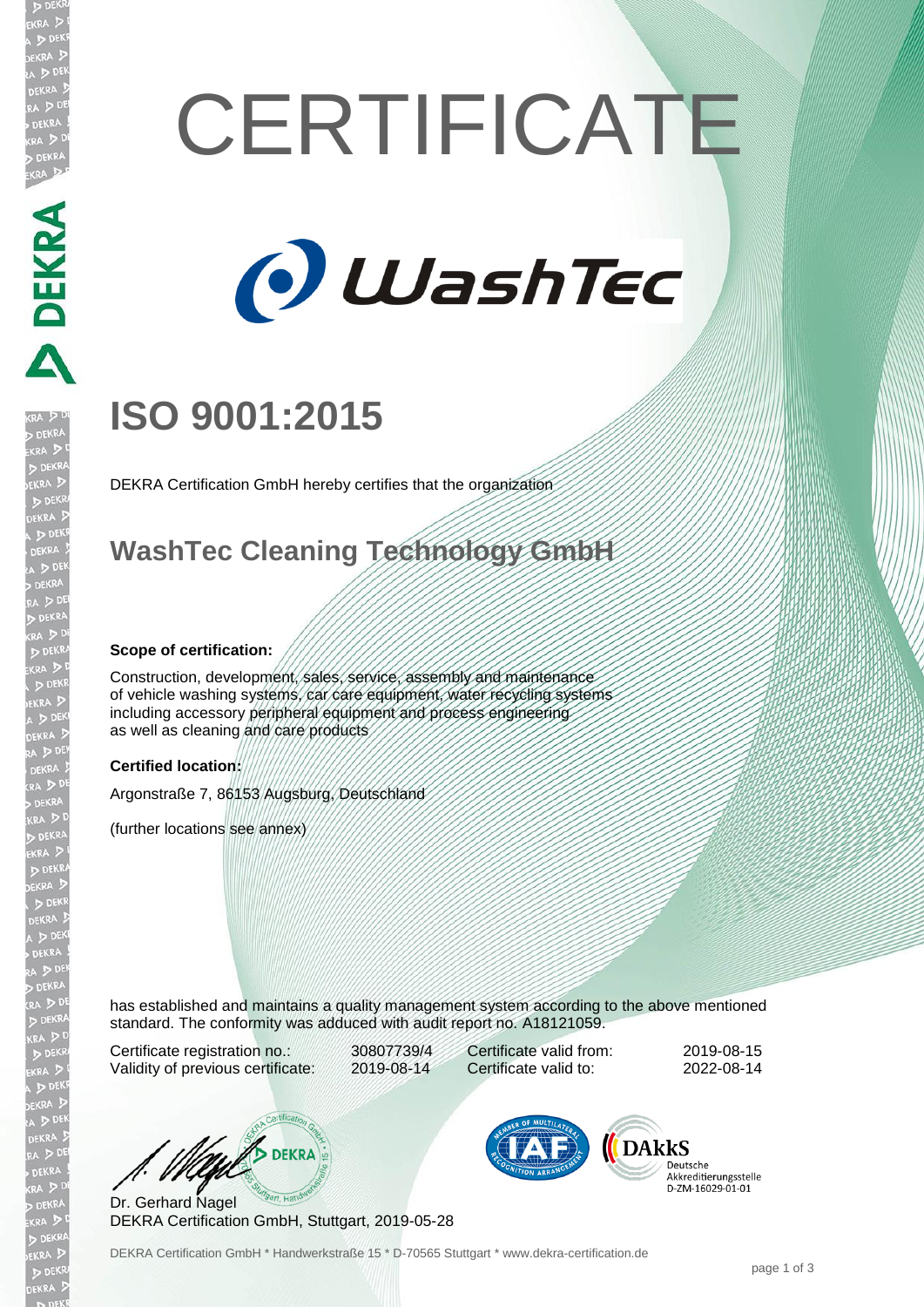EKR

**KRA**  $D$ EKR

## **Annex to the Certificate No. 30807739/4**

valid from 2019-08-15 to 2022-08-14

The following locations belong to the certificate above:

|    | Headquarter                                                                     | <b>Certified location</b>                                    | <b>Scope of certification</b>                                                                                                                                                                                                                                           |
|----|---------------------------------------------------------------------------------|--------------------------------------------------------------|-------------------------------------------------------------------------------------------------------------------------------------------------------------------------------------------------------------------------------------------------------------------------|
|    | WashTec Cleaning<br>Technology GmbH                                             | Argonstraße 7<br>86153 Augsburg<br>Deutschland               | Construction, development,<br>sales, service, assembly and<br>maintenance of vehicle washing<br>systems, car care equipment,<br>water recycling systems including<br>accessory peripheral equipment<br>and process engineering as well<br>as cleaning and care products |
|    | <b>Subsidiaries</b>                                                             | <b>Certified locations</b>                                   | Scope of certification                                                                                                                                                                                                                                                  |
| 1. | WashTec Cleaning<br><b>Technology GmbH</b>                                      | Argonstraße 7<br>86153 Augsburg<br>Deutschland               | Construction, development,<br>sales, service, assembly and<br>maintenance of vehicle washing<br>systems, car care equipment,<br>water recycling systems including<br>accessory peripheral equipment<br>and process engineering as well<br>as cleaning and care products |
| 2. | WashTec Cleaning<br>Technology GmbH                                             | Carl-Still-Straße 17a<br>45659 Recklinghausen<br>Deutschland | Construction, development,<br>sales, service, assembly and<br>maintenance of vehicle washing<br>systems, car care equipment,<br>water recycling systems including<br>accessory peripheral equipment<br>and process engineering as well<br>as cleaning and care products |
| 3. | <b>WashTec Cleaning</b><br><b>Technology GmbH</b><br><b>Service Deutschland</b> | Argonstraße 7<br>86153 Augsburg<br>Deutschland               | Construction, development,<br>sales, service, assembly and<br>maintenance of vehicle washing<br>systems, car care equipment,<br>water recycling systems including<br>accessory peripheral equipment<br>and process engineering as well<br>as cleaning and care products |
| 4. | <b>AUWA-Chemie GmbH</b>                                                         | Alsfelder Warte 102<br>36323 Grebenau<br>Deutschland         | Development, manufacture and<br>sales of detergents and care<br>chemistry for passenger cars and<br>commercial vehicles                                                                                                                                                 |